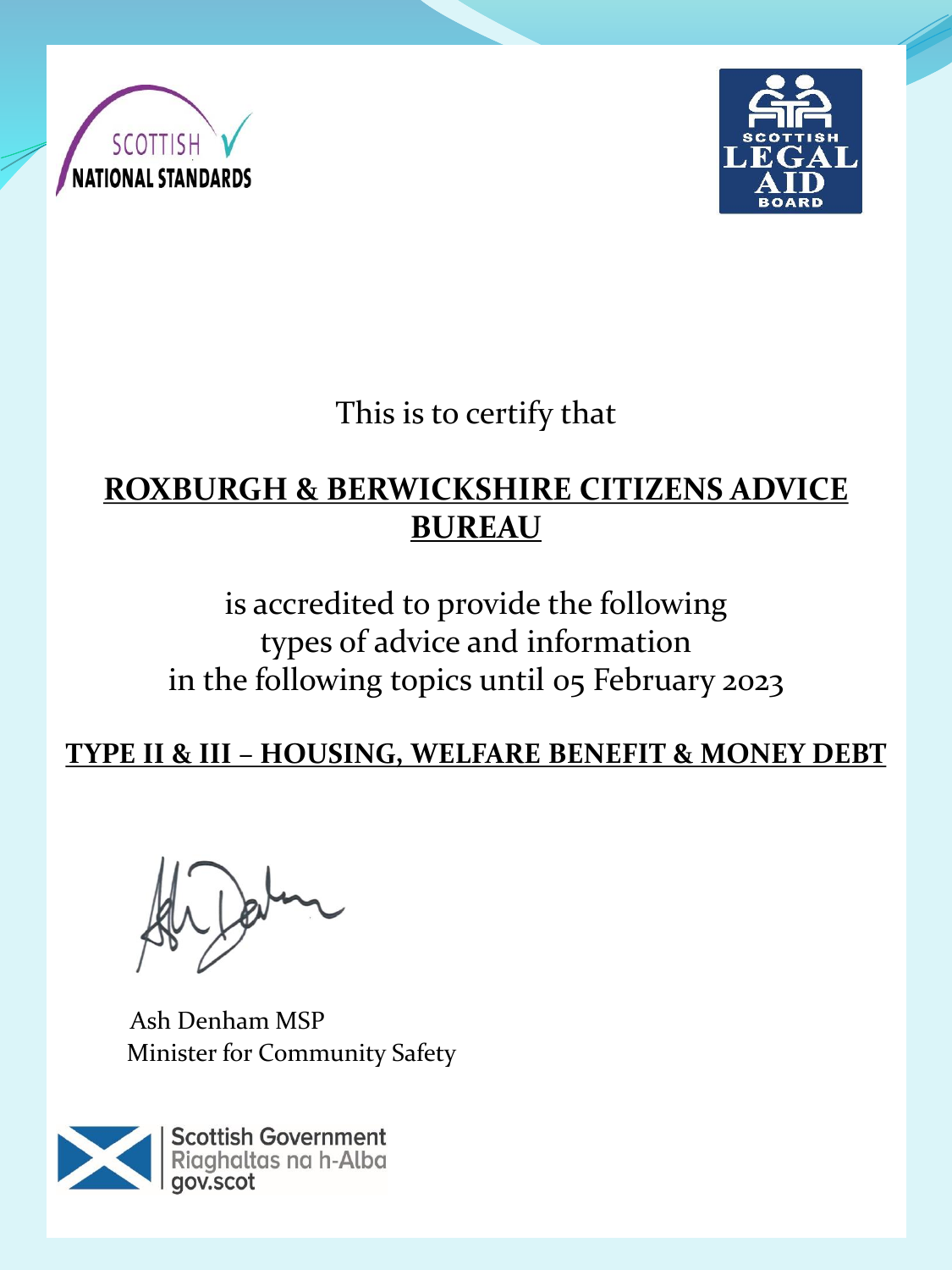### **COMPETENCY ACHIEVED**

# **2 Housing Specific Competences**

- 2.1 Rent Arrears Type II
- 2.3 Universal Credit for housing costs and Housing Benefit Adviser competences – Type II
- 2.4 Disrepair in Rented Housing Type II
- 2.5 Housing Options Type II
- 2.6 Discrimination in Housing Type II
- 2.7 Eviction Type II
- 2.8 Anti-Social Behaviour Type II
- 2.9 Harassment and Illegal Eviction– Type II
- 2.10 Homelessness Type II
- 2.11 Relationship Breakdown Type II
- 2.12 Rent: Private Sector Type II
- 2.13 Security of Tenure Type II
- 2.14 Statutory Tenancy Rights Type II
- 2.15 Repair and Improvement Grants Type II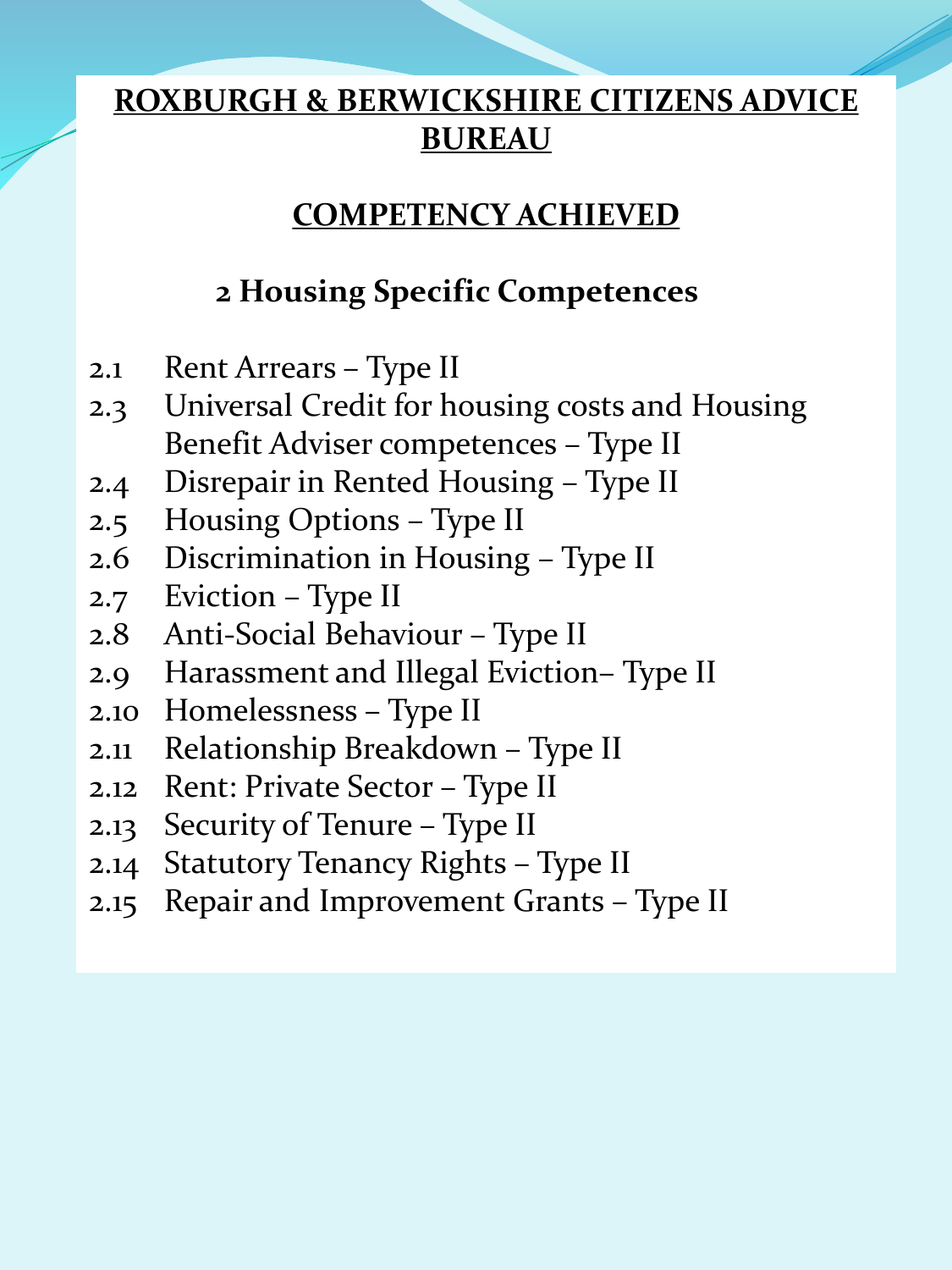#### **COMPETENCY ACHIEVED**

# **3 Money and Welfare Benefits Related to Advice Competences – Foundation Knowledge**

- 3.1 Administrative Structure of the Benefits and Tax Credits Systems – Type II
- 3.2 National Insurance Scheme Type II
- 3.3 Claims & Backdating Type II
- 3.4 Decision-Making, Disputes and Appeals Type III
- 3.5 Benefit & Tax Credit Overpayments Type II
- 3.6 Assessment, Initial Decision-Making & Holding Activity in Debt Cases – Type II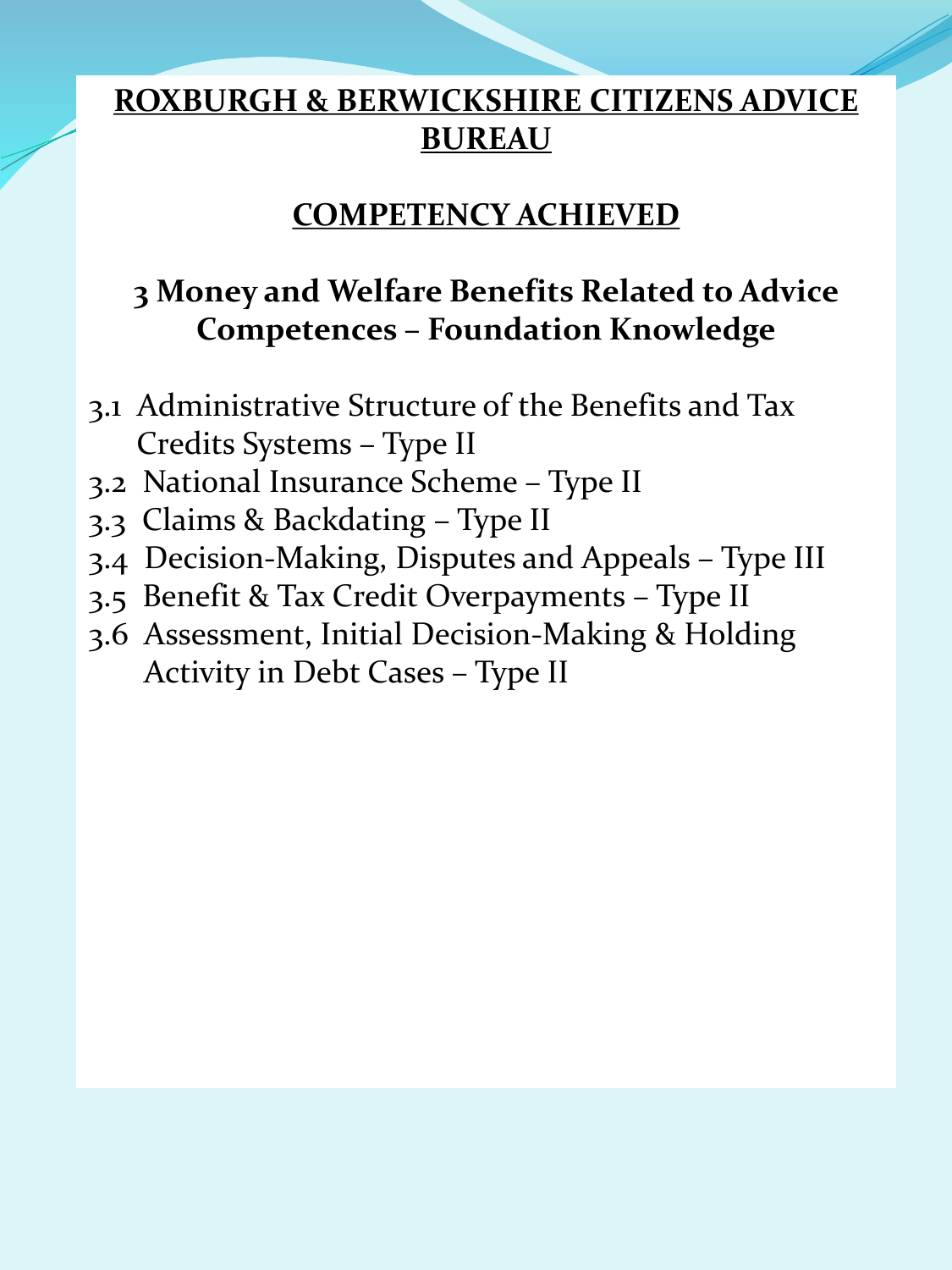#### **COMPETENCY ACHIEVED**

# **4 Money and Welfare Benefits Related Advice Competences – Specialist Areas**

- 4.1 Means-Tested Benefits Type II
- 4.2 Universal Credit Type II
- 4.3 Tax Credits Type II
- 4.4 The Social Fund & the Scottish Welfare Fund. Type II
- 4.5 The Impact of Work on Benefits Type II
- 4.6 Child Element of Universal Credit, Child Benefit, Kinship Care Allowance & Guardian's Allowance – Type II
- 4.7 State Retirement Pension Type II
- 4.8 Personal Independence Payment, Disability Living Allowance & Attendance Allowance – Type II
- 4.9 Benefits for People who have Limited Capability for Work – Type II
- 4.10 Benefits for Industrial Injury and Disease Type II
- 4.11 Benefits for Veterans Type II
- 4.12 Carers Allowance Type II
- 4.13 Jobseeker's Allowance– Type II
- 4.14 Benefits for Maternity, Paternity and Adoption Type II
- 4.15 Bereavement Benefits Type II
- 4.16 Benefits for People in Public Care Type II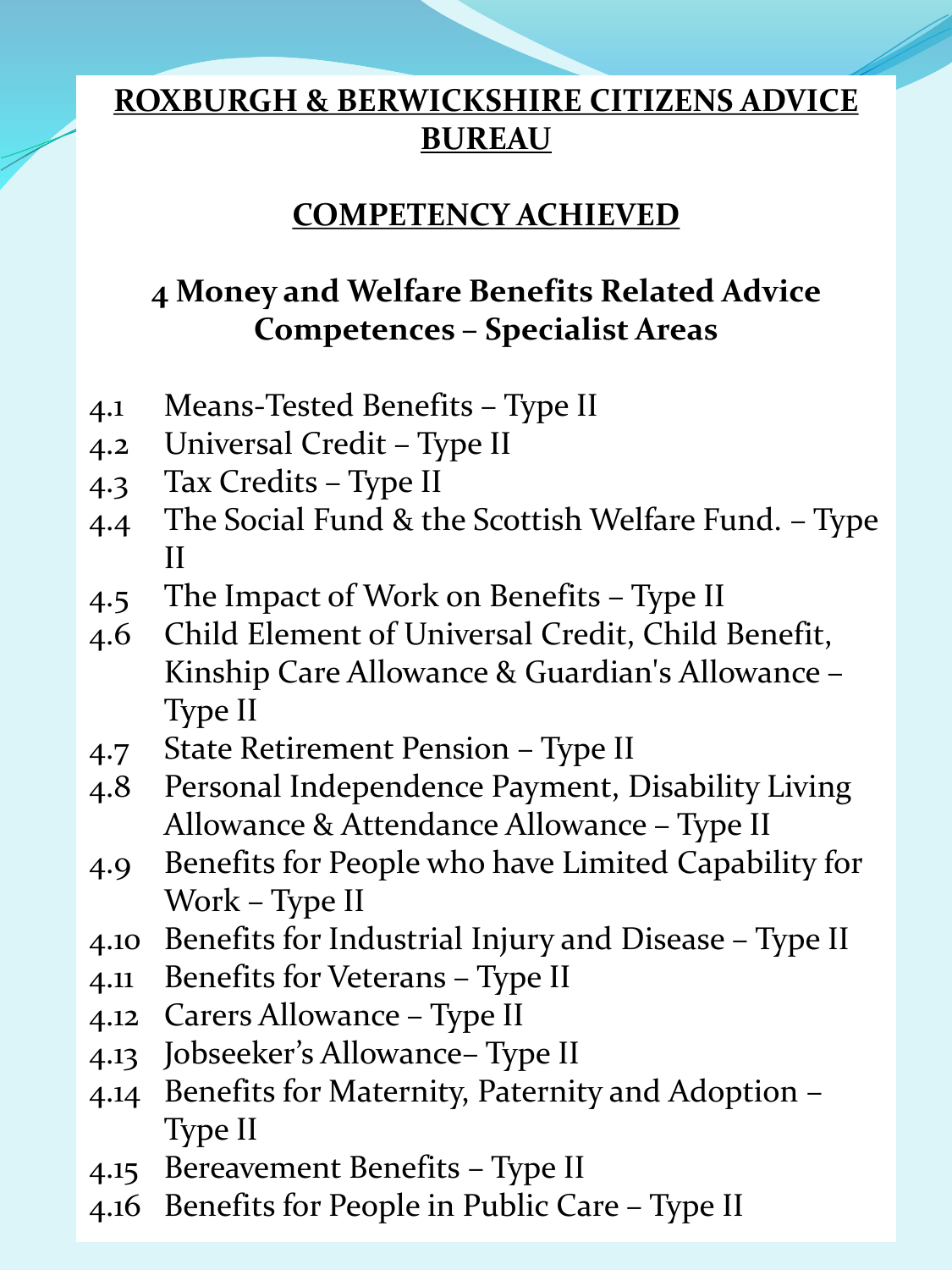#### **COMPETENCY ACHIEVED**

# **4 Money and Welfare Benefits Related Advice Competences – Specialist Areas Cont.**

- 4.17 Benefits for Students Type II
- 4.18 Benefits for People from Abroad and/or who are Subject to Immigration Control – Type II
- 4.19 Ancillary Benefits Type II
- 4.20 Financial Statements Type II
- 4.21 Liability for Debts, Extortionate Credit, Unfair Contract Terms, Unenforceable Debts, Creditor Malpractice, Codes of Practice, etc – Type II
- 4.22 Identifying & Agreeing Options in Debt Cases – Type II
- 4.23 Negotiating & Making Offers to Creditors– Type II
- 4.24 Diligence, Diligence Stoppers and Court Proceedings – Type II
- 4.25 Bankruptcy & Trust Deeds– Type III
- 4.26 The Debt Arrangement Scheme– Type III
- 4.27 Recalls & Appeals against Court Decrees and Orders – Type II
- 4.28 Utility Debts Type II
- 4.29 Local and national Tax Debts Type II
- 4.30 Rent Arrears Type II